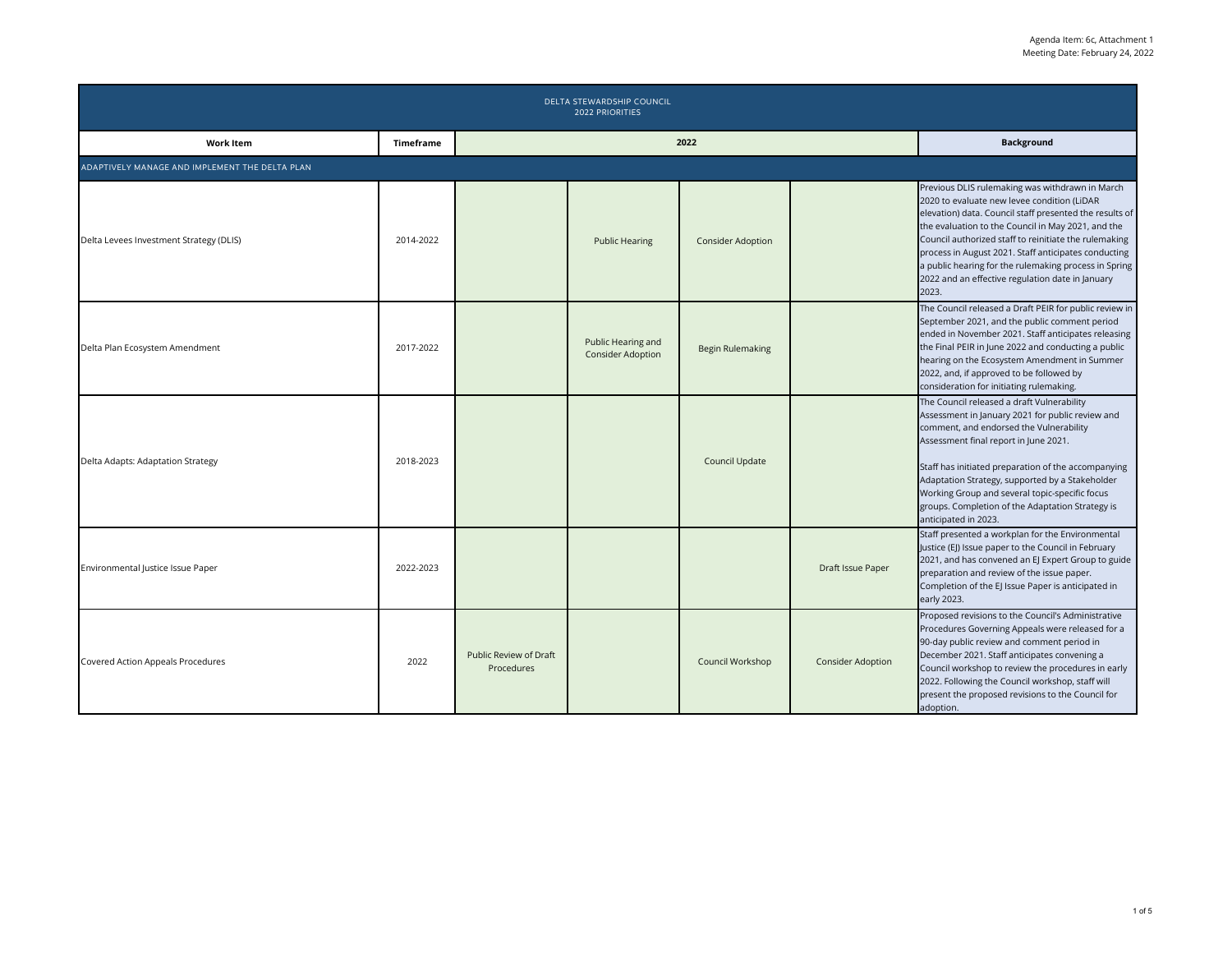| <b>Work Item</b>                                        | <b>Timeframe</b> | 2022                                                                       |                                                                                                                               |                                                                                                                                                        |                                                                                | <b>Background</b>                                                                                                                                                                                                                                                                                                                                                                                                                                                                                                                                                                                                                                                                                                                                                                                                                                                                                                                                                   |
|---------------------------------------------------------|------------------|----------------------------------------------------------------------------|-------------------------------------------------------------------------------------------------------------------------------|--------------------------------------------------------------------------------------------------------------------------------------------------------|--------------------------------------------------------------------------------|---------------------------------------------------------------------------------------------------------------------------------------------------------------------------------------------------------------------------------------------------------------------------------------------------------------------------------------------------------------------------------------------------------------------------------------------------------------------------------------------------------------------------------------------------------------------------------------------------------------------------------------------------------------------------------------------------------------------------------------------------------------------------------------------------------------------------------------------------------------------------------------------------------------------------------------------------------------------|
| Delta Plan Interagency Implementation Committee (DPIIC) | Ongoing          | January 31 - Restoration<br><b>Subcommittee Meeting</b>                    | March 14 - Restoration<br><b>Subcommittee Meeting</b><br>March 28 - DPIIC Meeting<br>TBD - Delta Restoration<br>Network Forum | July 18 - DPIIC Meeting<br>TBD - Restoration<br><b>Subcommittee Meeting</b><br>Mid-July - Release 3rd<br>Annual Delta Crosscut<br><b>Budget Report</b> | November 7 - DPIIC Meeting<br>TBD - Restoration<br><b>Subcommittee Meeting</b> | Building on conversations that started in 2021, DPIIC<br>will meet three times in 2022 to discuss ecosystem-<br>based management, cross-estuary collaboration, and<br>restoration.<br>One of the recommendations in the Chapter 4<br>Ecosystem Amendment is the formation of a DPIIC<br>Restoration Subcommittee to begin to address<br>barriers to restoration. It is anticipated that the<br>subcommittee will meet quarterly.                                                                                                                                                                                                                                                                                                                                                                                                                                                                                                                                    |
| <b>Covered Actions</b>                                  | Ongoing          | Covered action early consultation, certifications, and appeals as received |                                                                                                                               |                                                                                                                                                        |                                                                                | In 2021, the Council received 10 certifications of<br>consistency for covered actions. Appeals were<br>submitted by four parties for DWR's Lookout Slough<br>Habitat Restoration Project. The Council conduceted<br>hearings in May and July 2021 and the Council's<br>findings remanded this covered action in part, on<br>certain issues related to recreation under the best<br>available science (GP(1)(b)(3)) and Delta as a place<br>(DPP2) policies. DWR submitted a second certification<br>for this project in December 2021.<br>Additionally, Council staff distributed 16 detailed<br>comment letters to identify potential covered actions<br>and to ensure state and local agencies are aware of<br>the Delta Plan's requirements and how they may<br>apply to their work. This is part of the Council's early<br>consultation process, which successfully engages<br>state and local agencies regarding certification of<br>consistency requirements. |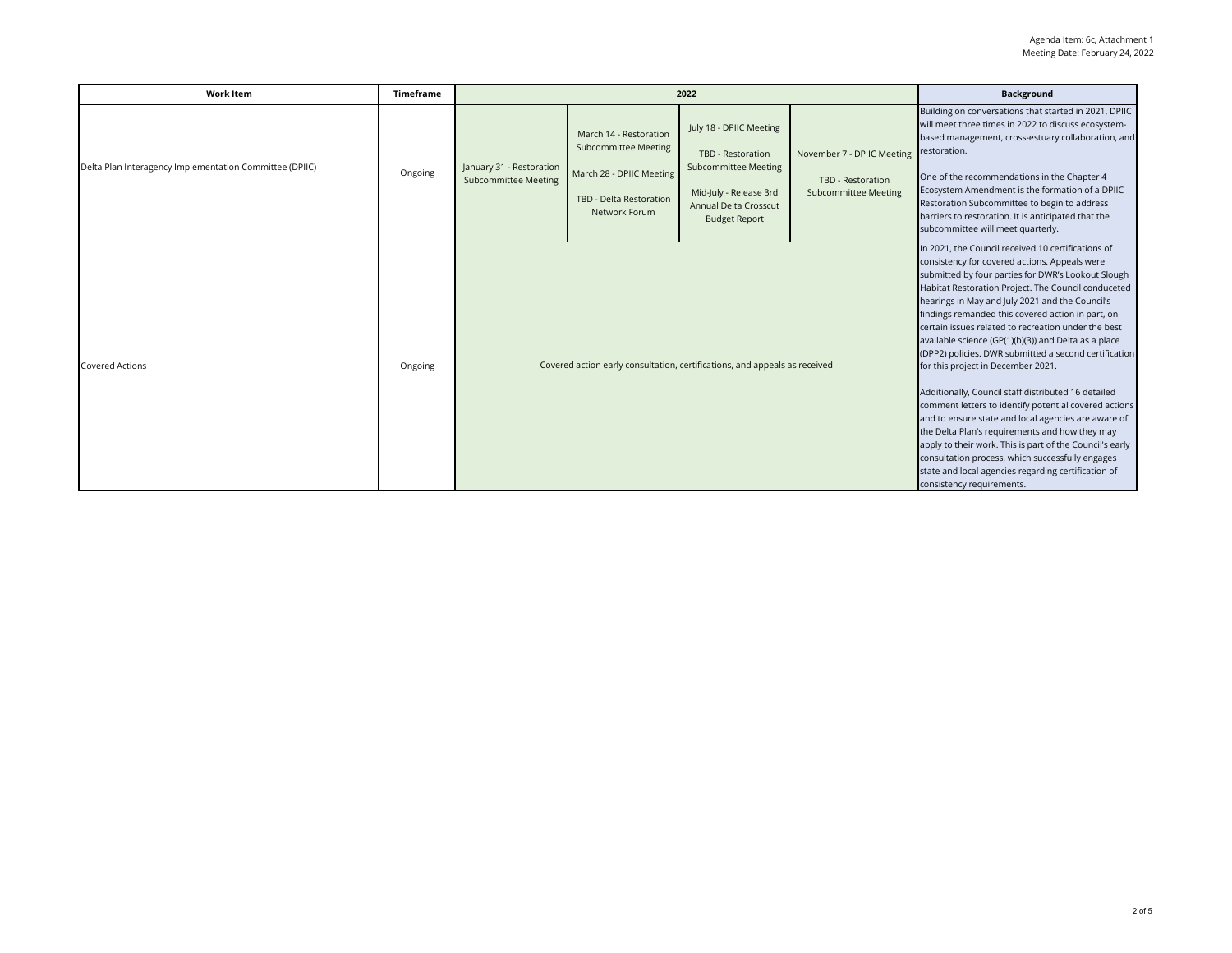| <b>BUILD CAPACITY FOR ONE DELTA, ONE SCIENCE</b> |                  |      |                                                                          |                                                       |                                                                                                                  |                                                                                                                                                                                                                                                                                                                                                                                                                                                                                                                                                                                                                                                          |  |
|--------------------------------------------------|------------------|------|--------------------------------------------------------------------------|-------------------------------------------------------|------------------------------------------------------------------------------------------------------------------|----------------------------------------------------------------------------------------------------------------------------------------------------------------------------------------------------------------------------------------------------------------------------------------------------------------------------------------------------------------------------------------------------------------------------------------------------------------------------------------------------------------------------------------------------------------------------------------------------------------------------------------------------------|--|
| <b>Work Item</b>                                 | <b>Timeframe</b> | 2022 |                                                                          |                                                       |                                                                                                                  | <b>Background</b>                                                                                                                                                                                                                                                                                                                                                                                                                                                                                                                                                                                                                                        |  |
| 2022-2026 Delta Science Action Agenda            | 2020-2022        |      | Publish final Science<br><b>Action Agenda</b>                            |                                                       |                                                                                                                  | The Science Action Agenda (SAA) is a collaboratively<br>produced document that prioritizes science actions<br>that inform management and guides science funding<br>investment. The 2022 - 2026 Science Action Agenda<br>is the result of a series of nearly two years of<br>collaborative workshops, surveys, and review to<br>develop a shared set of priority science actions for<br>the Delta. Publication of the final 2022-2026 SAA is<br>anticipated by April 2022.                                                                                                                                                                                |  |
| State of Bay Delta Science                       | 2022             |      |                                                                          |                                                       | State of Bay-Delta Science on<br>the Services and Disservices of<br>Plants and Algae in the Bay-<br><b>Delta</b> | The 2022 edition of State of Bay-Delta Science will<br>include chapters on aquatic vegetation ecology,<br>aquatic weed control, harmful algal blooms, the role<br>of primary producers in carbon sequestration and<br>Publication of 2022 Edition of subsidence, advancement in remote sensing<br>technology for plants and algae, and the historical,<br>current, and future contribution of aquatic plants to<br>carbon production. All chapters will be submitted to<br>the San Francisco Estuary and Watershed Sciences<br>journal for independent peer review. Pending<br>acceptance to the journal, the edition will be<br>published in late 2022. |  |
| Delta Science Fellows Cohort                     | 2022             |      | Applications due for<br>prospective 2022 Delta<br><b>Science Fellows</b> | Awards Announced for<br>2022 Delta Science<br>Fellows |                                                                                                                  | The Delta Science Fellows Program is a partnership<br>between the Delta Science Program and California<br>Sea Grant. Since its inception in 2003, the program<br>has supported over 100 graduate and post-graduate<br>scientists to pursue management-relevant research<br>in the Bay-Delta. The 2022 Fellows will be the 14th<br>cohort, and for the first time, this funding<br>opportunity includes a dedicated track for the social<br>sciences.                                                                                                                                                                                                     |  |
| Delta Science Tracker                            | 2022             |      | Public Launch of the Delta<br>Science Tracker                            |                                                       |                                                                                                                  | The 2019 Delta Science Plan calls for development of<br>a web-based tracking system of science activities in<br>the Delta to facilitate enhanced coordination and<br>collaboration and increased transparency in science<br>funding streams. In Spring 2020, the Delta Science<br>Program undertook an effort to develop the Delta<br>Science Tracker under the guidance of an<br>interagency Advisory Team. This tool will be launched<br>in early summer of 2022 and be maintained by the<br>Delta Science Program with continuing guidance<br>from the Advisory Team.                                                                                 |  |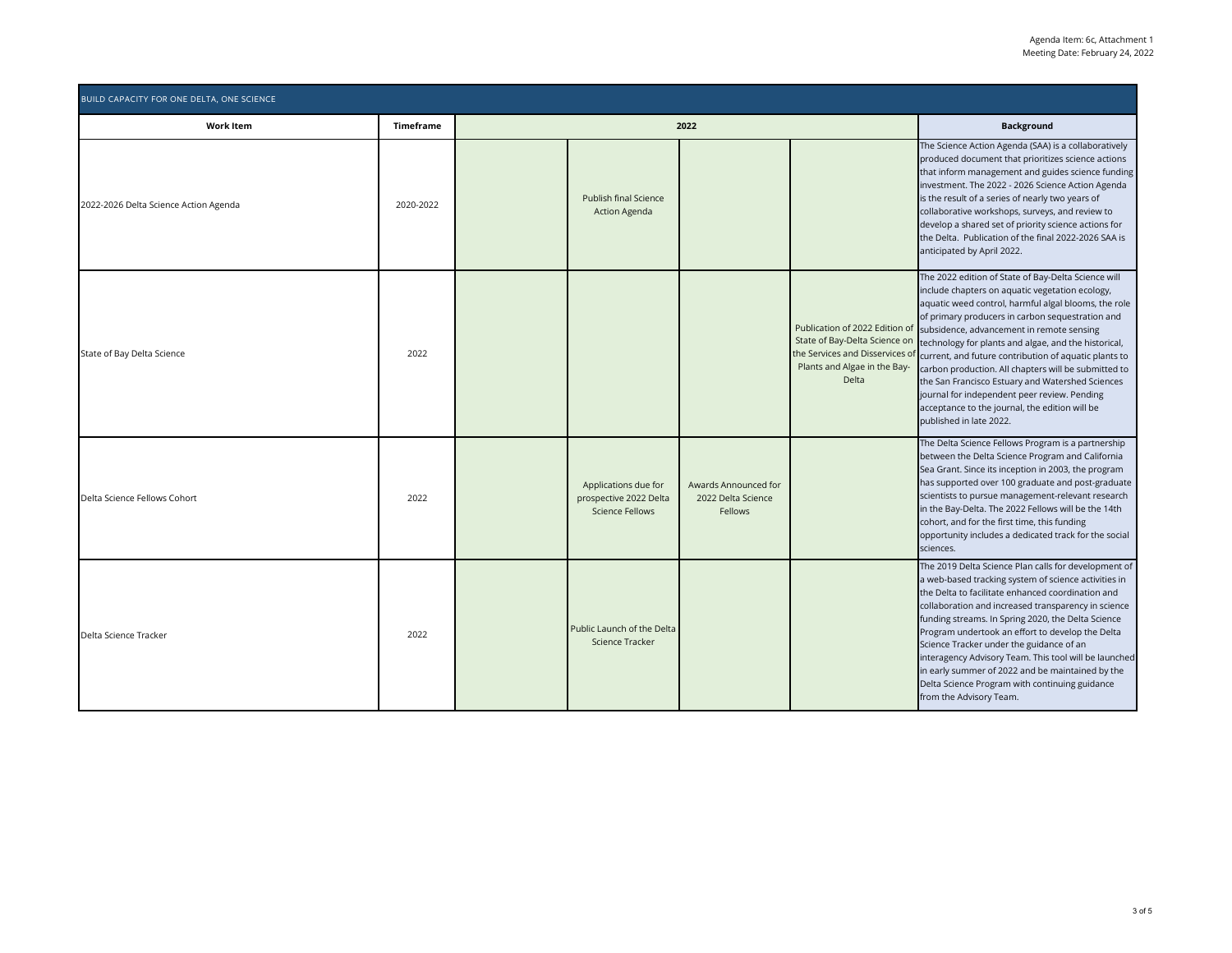| <b>Work Item</b>                | Timeframe | 2022                                                             |                                                                                                                                                                                             |                                                                     |                                                                                                                   | <b>Background</b>                                                                                                                                                                                                                                                                                                                                                                                                                                                                                                                                                                                                                                                                                                                                              |
|---------------------------------|-----------|------------------------------------------------------------------|---------------------------------------------------------------------------------------------------------------------------------------------------------------------------------------------|---------------------------------------------------------------------|-------------------------------------------------------------------------------------------------------------------|----------------------------------------------------------------------------------------------------------------------------------------------------------------------------------------------------------------------------------------------------------------------------------------------------------------------------------------------------------------------------------------------------------------------------------------------------------------------------------------------------------------------------------------------------------------------------------------------------------------------------------------------------------------------------------------------------------------------------------------------------------------|
| Delta Science Symposia          | 2022      |                                                                  | "What is Delta<br>Governance, Anyway?"<br>Public Brown Bag Series:<br>March 1, April 13, and May<br>5<br>Public Workshop on<br>Salinity Management in<br>the Delta (Part I) April 26-<br>27 | Public Workshop on<br>Salinity Management in<br>the Delta (Part II) | Public Workshops on Salinity<br>Management in the Delta<br>(Part III) October 11-12<br>Harmful Algal Blooms (TBD) | Delta Science Program Independent Science<br>Workshops and Brown Bags provide public venues<br>for dialogue that advance the science for critical<br>Delta management topics. In 2022, the Delta Science<br>Program will host a Brown Bag series that will be an<br>educational opportunity regarding frameworks for<br>environmental, collaborative, and adaptive<br>governance. A second workshop series on Delta<br>salinity management will investigate knowledge gaps<br>and explore the process of scenario-based planning<br>for this critical management issue of the Delta. A final<br>workshop topic will be Harmful Algal Blooms (HABs),<br>with the goal of developing a framework for cohesive<br>monitoring and reporting for HABs in the Delta. |
| Delta Independent Science Board | 2022      | Review of the Public Draft<br>2022-2026 Science Action<br>Agenda | Completion of the Water<br>Supply Reliability Review<br>and the Monitoring<br><b>Enterprise Review</b>                                                                                      | Delta Conveyance Project: EIR/EIS Review                            |                                                                                                                   | The Delta Independent Science Board (Delta ISB) will<br>complete its reviews of Water Supply Reliability and<br>the Monitoring Enterprise Review in the first half of<br>2022. Both of these reviews have received public<br>comment. In the first quarter of 2022, the Delta ISB<br>will also be charting a course for new thematic<br>reviews. Potential topics include subsidence reversal,<br>food-webs, and environmental flows.                                                                                                                                                                                                                                                                                                                          |
| Delta Residents' Survey         | 2022      |                                                                  |                                                                                                                                                                                             | Delta Residents' Pilot<br>Survey Launch                             |                                                                                                                   | Led by the Council and California Sea Grant's co-<br>sponsored position for Social Science in the Delta,<br>the Delta Residents' Survey aims to establish, collect,<br>and track social data and information about human<br>communities of the Delta. The survey will be<br>developed with an advisory committee that includes<br>representation from the Delta Protection<br>Commission, local governments, and social science<br>researchers. A pilot effort will be launched in<br>Summer 2022 with support from California State<br>University.                                                                                                                                                                                                            |
| Modeling Summit                 | 2022      |                                                                  |                                                                                                                                                                                             | <b>Modeling Summit</b>                                              |                                                                                                                   | The Delta Science Program will convene a Modeling<br>Summit to bring together members of the Delta<br>science and modeling community to discuss the<br>vision and development of a virtual modeling<br>collaboratory for the Delta. The Summit will build on<br>previous work of the Integrated Modeling Steering<br>Committee that identified the need for a<br>collaboratory. Expected outcomes from the Summit<br>include a refined plan for development of the<br>collaboratory and identification of potential funding<br>avenues, including competitive solicitations.                                                                                                                                                                                   |